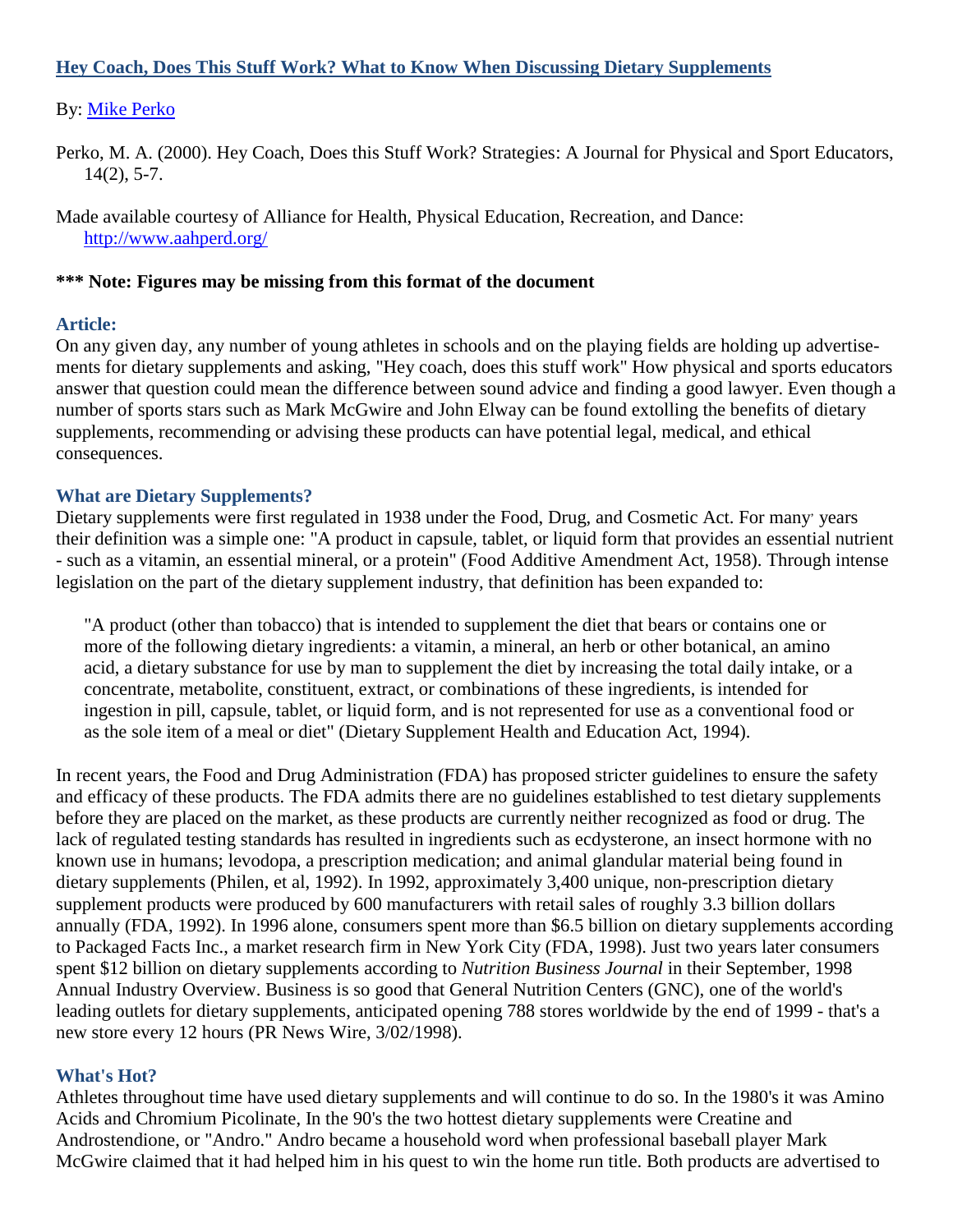build muscle and improve sports performance. And both products are easy to get - simply go to your local supermarket, health food store, or gym.

### **Potential Legal Issues**

It's probably safe to say that most athletes self-prescribe dietary supplements. It's when they ask you in your role as educator "what you think" that you need to proceed with caution. In the article, "Clinical and Legal Aspects of Nonphysician Prescription of Vitamins, Amino Acids, and Other Nutritional Supplements," Clark, Sees, & Nathan (1988) state that:

"Nutritional supplements occupy a nonthreatening position in the mind of the average person. However, the ready availability and apparent harmlessness of nutritional supplements may be deceptive and can ... create potential medical and legal ramifications for nonphysician prescription."

Take the following scenario - an athlete comes to you with a specific complaint: "Coach, my throwing arm is sore," and you in turn recommend that that player take a dietary supplement to "treat" the pain. No big deal? Although each state's medical licensing board defines the practice of medicine within that state, some may say you have come dangerously close to practicing medicine without a license. By recommending a product based on symptomology, you have "diagnosed and prescribed" a treatment. Furthermore, any recommendation made without knowing a person's medical history can be disastrous. Case in point: In 1997 Anna Capati was given a list of dietary supplements to take by a trainer at a local gym. Unknown to the trainer was Capati's high blood pressure. Capati died as the result of a stroke brought on by a combination of high blood pressure and Ephreda, an ingredient found in one of the dietary supplements she was recommended. Her husband sued the gym, the trainer, and the dietary supplement company for \$320 million dollars (Hooper, 1999).

## **Taking a Stand**

In anticipation of talking to athletes about dietary supplements, check out your school's policy regarding such issues. Many national interscholastic organizations have already addressed this topic. For example, in a position statement from the National Federation of State High School Association's (NFSHSA) *Sports Medicine Advisory Committee:*

"School personnel and coaches should not dispense any drug, medication or food supplement except with extreme caution and in accordance with policies developed in consultation with parents, health care professionals, and administrative personnel of the school or school district. In order to minimize health and safety risks to student athletes, maintain ethical standards and reduce liability risks, school personnel and coaches should never supply, recommend or permit the use of any drug, medication or food supplement solely for performance-enhancing purposes. (Press release,  $8/27/98$ ).

If your school does not currently have a policy statement, consult your school's athletic director and a school administrator to draft a policy. Organizations such as the NFSHSA can usually provide a working framework for such efforts.

Undeniably, the demand for information on these products will continue to grow. Even if nutrition is the sole intent of a recommendation, it is critical for the physical/sports educator to realize liability can still result from:

- failure to know the manufacturer of the supplement
- adverse reactions in combinations with other substances
- $\blacksquare$  the content
- side effects
- **CONTECT** contraindications
- dosage levels
- **P** period of usage
- knowledge about the filler and binding agents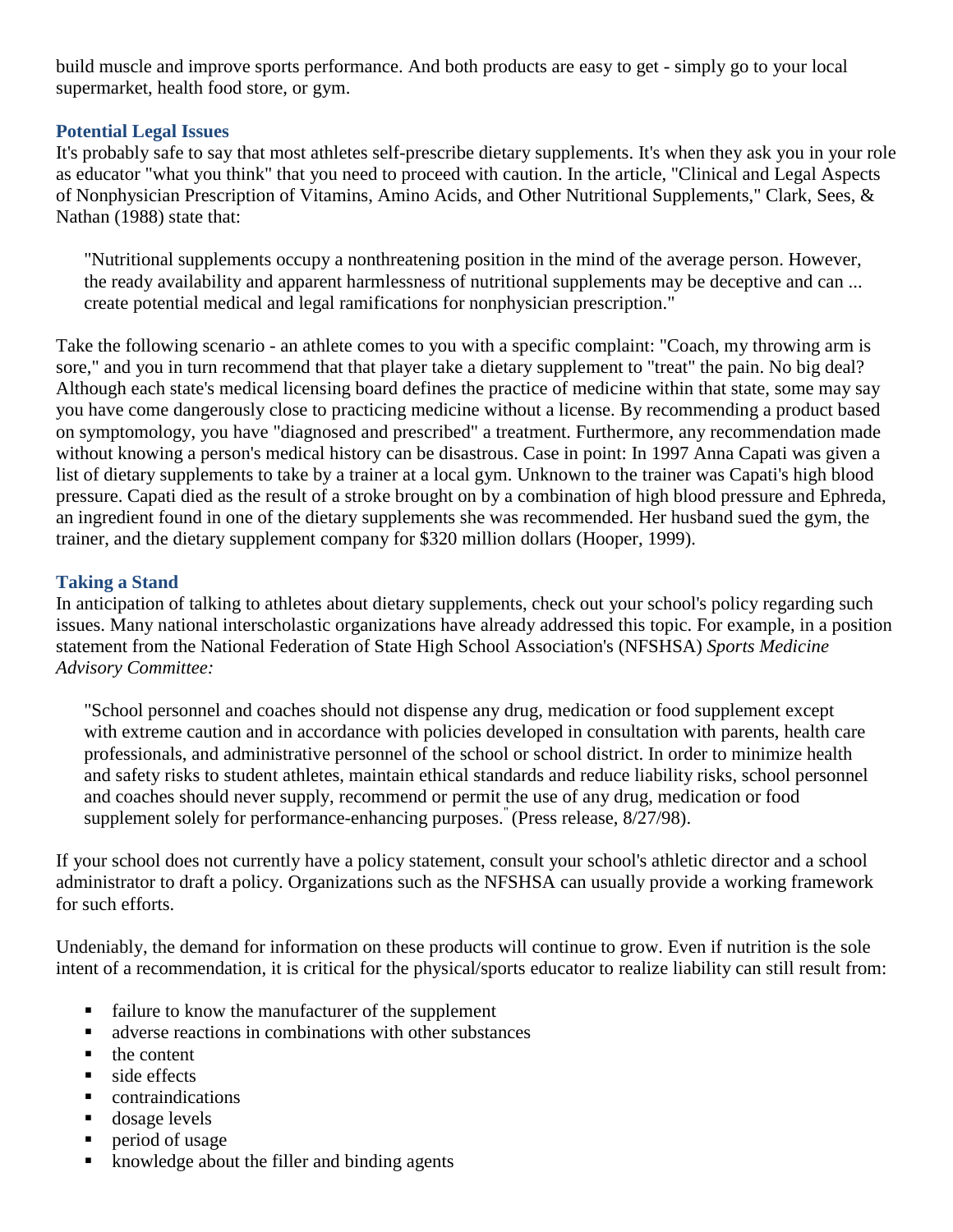According to the U.S. Food and Drug Administration, the vast majority of dietary supplements have not been subject to stringent testing- standards and deaths have resulted front hypertoxicity, allergic reaction, abuse (Kamb et al., 1992), and disability including hospitalization (Barron & Van Scoy, 1993; Friedl, et al, 1992: Pearl 1991; Ropp, 1992; Slavin, et. al, 1988).

# **Discussion and Recommendations**

There currently exists over too known dietary supplement products, and as mentioned earlier, there is no national agency that tests these products before they are placed on the market. Because of the lack of quality testing, it is impossible to say which of these products "work" and which ones don't. And, there are many new products coming out each day. The purpose of this article is to assist educators in taking precautions for themselves, and their students and athletes. We know that young athletes will consider taking dietary supplements, and on many occasions will approach the physical/sports educator as a primary source of information. Legally and ethically, physical/sports educators are bound to keep the best interests of the athletes in mind. With that said, consider the following recommendations:

- Be safe. Focus your advice on sports performance and good nutrition. Recommend strength training using proper technique and healthful eating rather than the use of dietary supplements. Physical/sports educators should recognize that dietary supplementation should not be a substitute for a healthful diet or proper training.
- Familiarize yourself with your schools policies regarding medications and over the counter products such as dietary supplements. If one doesn't exist, consult with school personnel to draft one.
- Work with physicians, registered dieticians, health teachers, and athletic trainers, if possible, to provide *accurate information* to young athletes. Remember, one size does not fit all and each athlete has his or her own individual needs. This team of professionals could even draft and distribute a "Dietary Supplement Handout" based tut reputable sources such as the FDA, to educate athletes and their parents about these products.
- Educate yourself with valid, scientific journals, not popular fitness magazines or media advertisements.

.

There's no question that some dietary supplements offer great promise. But until we know for sure, play it safe both for yourself and your athletes.

## **References**

Barron, R. & VanScoy, G. (1993). Natural products and the athlete: Facts and folklore. *Annals of Pharmacotherapy,* 27(5), 607-615.

Clark, H. W., Sees, K. L., & Nathan, J. A, (1988). Clinical and legal aspects of nonphysician prescription of vitamins, amino acids, and other nutritional supplements. Journal of *Psychoactive Drugs,* 20 (3) , 355-374. Friedl, K., Moore, R. J., & Marchitelli, L. J. (1992). Steroid replacers: Let the buyer beware. *National Strength and Conditioning Association primal,* 14(1), 14-19.

Hooper, J. (1999). When trainers push pills. *Women Sports and Fitness,* Sept/ Oct.138-141. Huxtable, R. J. (1992). The myth of beneficial nature: The risks of herbal preparations. *Annals of Internal Medicine, 117* (2) , 165-166.

Kurtzweil, P. (1998). An FDA guide to dietary supplements. *FDA Consumer Online, Publication No. (IDA) [99-](http://99-2323.www.fda.gov/fdac/fdacindex.litral) [2323.](http://99-2323.www.fda.gov/fdac/fdacindex.litral)* www.fda.gov/fdac/fdacindex.litral

National Federation of State High School Associations' *Sports Medicine Advisor Committee,* August 27, 1998. Position Paper.

Nutrition Business Journal 1998 Annual Industry Overview, supplement.

Pearl, J. M. (1991). Severe reaction to "natural testosterones": How safe are the ergogenic aids? *:American Journal of Emergency Medicine* 11, 188-189.